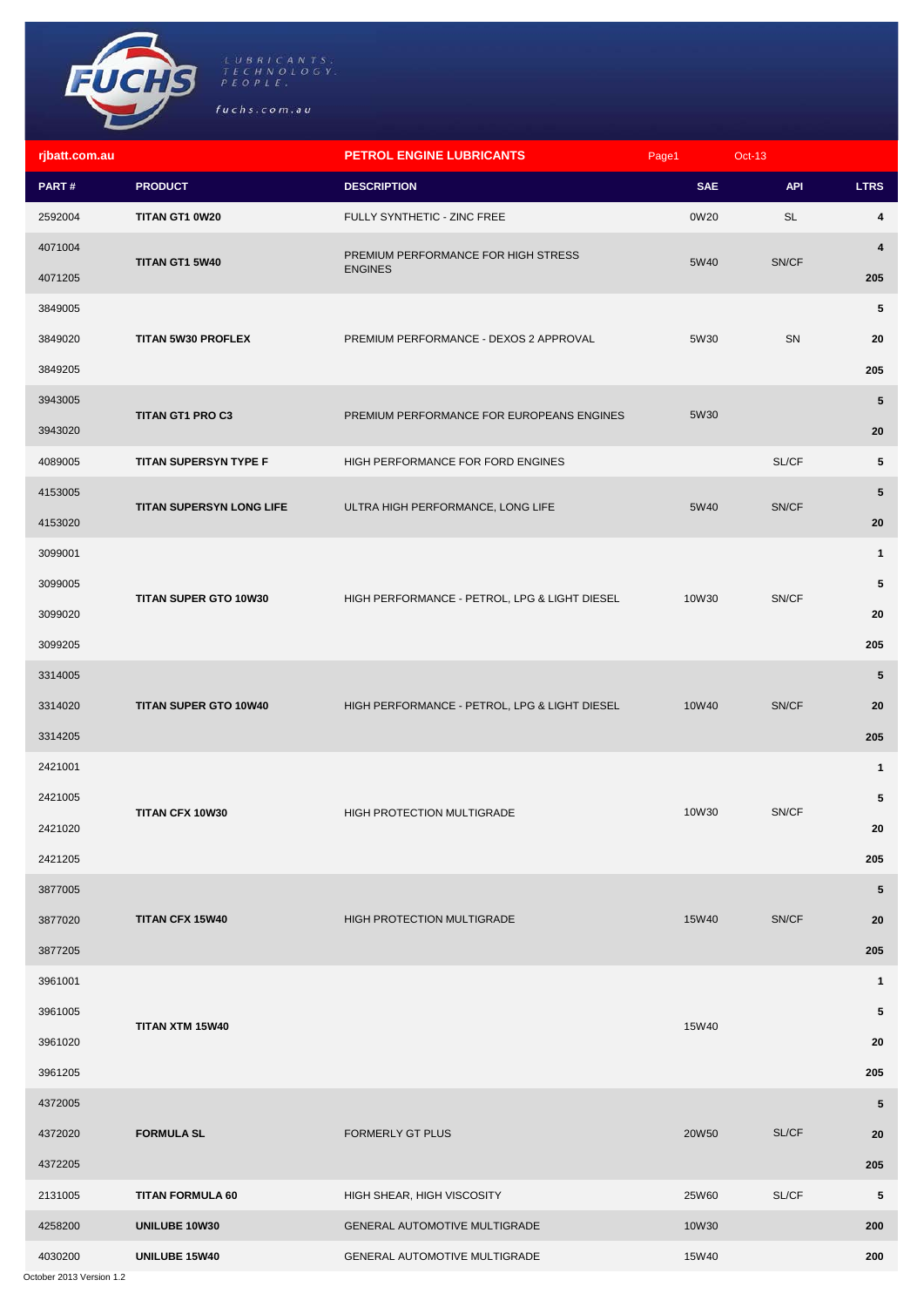| rjbatt.com.au |                                   | <b>BRAKE/STEERING FLUID</b>               | Page 2     | Oct-13                   |                         |
|---------------|-----------------------------------|-------------------------------------------|------------|--------------------------|-------------------------|
| PART#         | <b>PRODUCT</b>                    | <b>DESCRIPTION</b>                        | <b>SAE</b> | <b>API</b>               | <b>LTRS</b>             |
| 43530005      |                                   |                                           |            |                          | 0.5                     |
| 4353004       | <b>MAINTAIN DOT 4 BRAKE FLUID</b> | SYNTHETIC HIGH PERFORMANCE BRAKE FLUID    |            | DOT <sub>4</sub>         | $\overline{\mathbf{4}}$ |
| 4353020       |                                   |                                           |            |                          | 20                      |
| 4262001       | <b>TITAN PSF</b>                  | POWER STEERING FLUID                      |            |                          | $\mathbf{1}$            |
|               |                                   | <b>INDUSTRIAL</b>                         |            |                          |                         |
| 1347020       | ECOCOOL 420                       | SOLUBLE CUTTING FLUID                     |            |                          | 20                      |
| 1503020       | ECOCOOL 610                       | SOLUBLE CUTTING FLUID                     |            |                          | 20                      |
| 1910020       | <b>RENAIR 46</b>                  | COMPRESSOR OIL                            | 46         | $\overline{\phantom{a}}$ | 20                      |
| 1911020       | <b>RENAIR 68</b>                  | <b>COMPRESSOR OIL</b>                     | 68         | ٠                        | 20                      |
| 1926020       | <b>RENOLIN CLP 68</b>             | EXTREME PRESSURE & LOAD GEAR OIL          | 68         | $\overline{\phantom{a}}$ | 20                      |
| 1965020       | <b>ROCKDRILL 320</b>              | MINERAL OIL FOR HYDRAULIC & PNEUMATIC     | 320        |                          | 20                      |
| 1913020       | RENEP K220 T                      | HEAVILY COMPOUNDED SLIDEWAY & GEAR        |            | ÷,                       | 20                      |
| 2022205       | SI FINE CUT HEAVY                 |                                           |            |                          | 205                     |
|               |                                   | <b>DIESEL ENGINE LUBRICANTS</b>           |            |                          |                         |
| 4118005       |                                   |                                           |            |                          | 5                       |
| 4118020       | TITAN CARGO 15W40                 | LONG LIFE, ULTRA HIGH PERFORMANCE         | 15W40      | CJ4                      | 20                      |
| 4118205       |                                   |                                           |            |                          | 205                     |
| 3359020       |                                   |                                           |            |                          | 20                      |
| 3359205       | TITAN CARGO MC SAE 10W40          | ULTRA HIGH PERFORMANCE, EXTENDED INTERVAL | 10W40      | C <sub>14</sub>          | 205                     |
| 3872020       |                                   |                                           |            |                          | 20                      |
| 3872205       | TITAN CARGO MAXX 10W40            | ULTRA HIGH PERFORMANCE, HIGH LOAD         | 10W40      | C <sub>14</sub>          | 205                     |
| 2144020       |                                   |                                           |            |                          | 20                      |
| 2144205       | TITAN HYDRAMOT 15W40              | UNIVERSAL AGRICULTRUAL ENGINE OIL         | 15W40      | CF/SF                    | 205                     |
| 2165005       |                                   |                                           |            |                          | $\sqrt{5}$              |
| 2165020       | TITAN UNIVERSAL HD 1540           | HEAVY DUTY, OLDER ENGINES                 | 15W40      | CF/SL                    | 20                      |
| 2165205       |                                   |                                           |            |                          | 205                     |
| 2436005       |                                   |                                           |            |                          | 5                       |
| 2436020       | <b>TITAN ULTRALUBE 15W40</b>      | <b>HEAVY DUTY</b>                         | 15W40      | CI/SL                    | 20                      |
| 2436205       |                                   |                                           |            |                          | 205                     |
| 2166001       |                                   |                                           |            |                          | $\mathbf{1}$            |
| 2166005       |                                   |                                           |            |                          | $\sqrt{5}$              |
| 2166020       | TITAN UNIVERSAL XT 30             | MONO GRADE, HIGH PERFORMANCE              | 30W        | CD/SF                    | 20                      |
| 2166205       |                                   |                                           |            |                          | 205                     |
| 2167020       |                                   |                                           |            |                          | 20                      |
| 2167205       | TITAN UNIVERSAL HDW40             | MONO GRADE, HIGH PERFORMANCE              | 40W        | CF4/SG                   | 205                     |
| 2630020       |                                   |                                           |            |                          | 20                      |
| 2630205       | TITAN UNIVERSAL HDW50             | MONO GRADE, HIGH PERFORMANCE              | 50W        | CF4-SG                   | 205                     |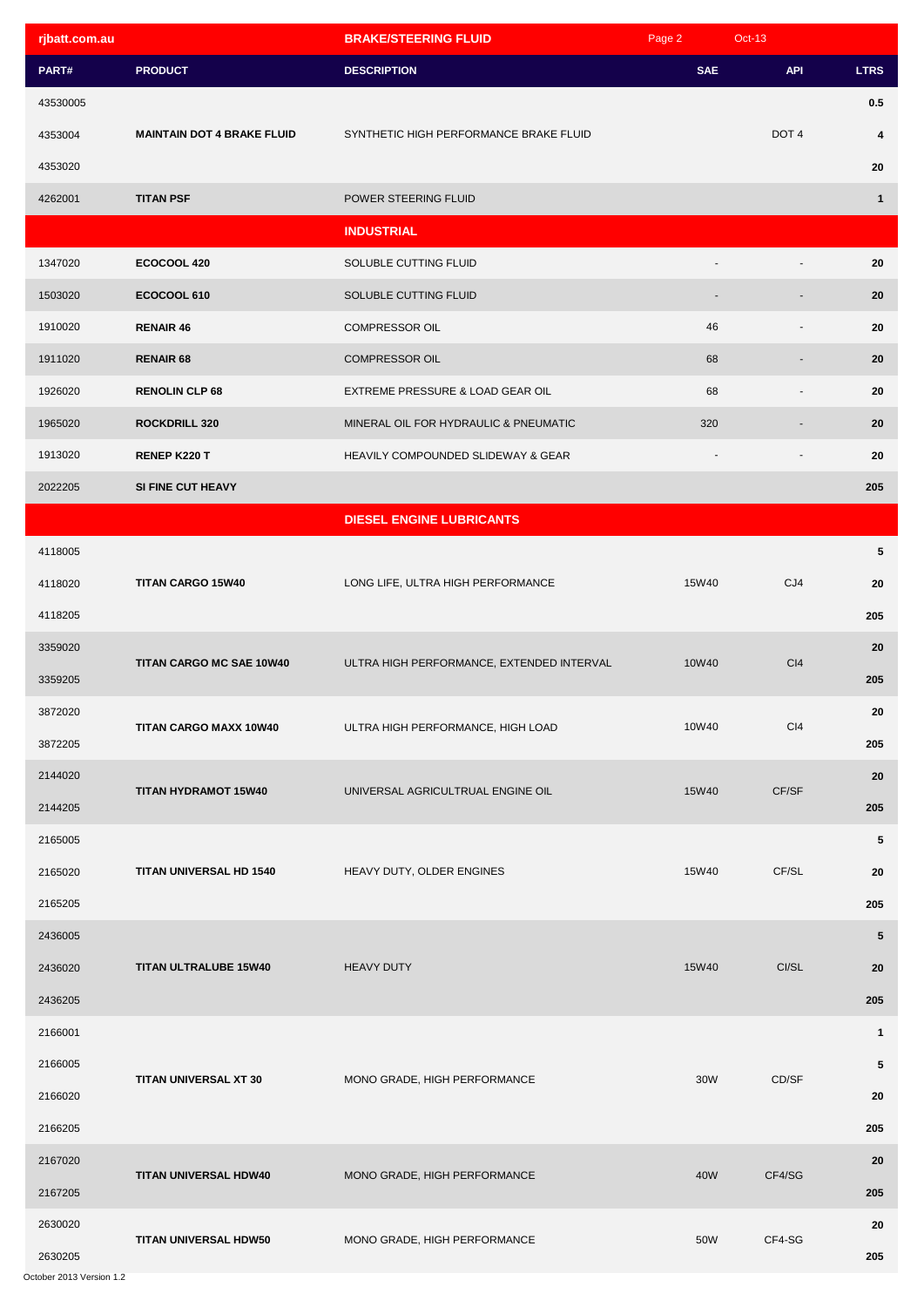| rjbatt.com.au |                                 | <b>MISCELLANIOUS</b>                    | Page 3     | $Oct-13$        |              |
|---------------|---------------------------------|-----------------------------------------|------------|-----------------|--------------|
| PART#         | <b>PRODUCT</b>                  | <b>DESCRIPTION</b>                      | <b>SAE</b> | <b>API</b>      | <b>LTRS</b>  |
|               | <b>TEST KITS</b>                | <b>TEST KIT</b>                         |            |                 |              |
|               |                                 | <b>GEAR OILS - AUTOMOTIVE</b>           |            |                 |              |
| 2135001       |                                 |                                         |            |                 | $\mathbf{1}$ |
| 2135004       |                                 |                                         |            |                 | 4            |
| 2135020       | TITAN SUPERGEAR 80W90           | HIGH PERFORMANCE MINERAL, EXTENDED LIFE | 80W90      | GL <sub>5</sub> | 20           |
| 2135060       |                                 |                                         |            |                 | 60           |
| 2135205       |                                 |                                         |            |                 | 205          |
| 2137004       |                                 |                                         |            |                 | 4            |
| 2137020       | TITAN SUPERGEAR LS80W90         | HIGH PERFORMANCE, LIMITED SLIP DIFF     | 80W90      | GL <sub>5</sub> | 20           |
| 2137060       |                                 |                                         |            |                 | 60           |
| 2412004       |                                 |                                         |            |                 | 4            |
| 2412020       | <b>TITAN SUPERGEAR 75W90</b>    | SEMI SYNTHETIC, HIGH PERFORMANCE        | 75W90      | GL <sub>5</sub> | 20           |
| 2412060       |                                 |                                         |            |                 | 60           |
| 2133020       | TITAN SUPERGEAR HLS75W90        |                                         | 75W90      |                 | 20           |
| 2798001       |                                 |                                         |            |                 | $\mathbf{1}$ |
| 2798004       |                                 | MULTIPURPOSE MONOGRADE                  | 80W        | GL4             | 4            |
| 2798020       | TITAN GEAR MP80 (EQUIV RX80)    |                                         |            |                 | 20           |
| 2798060       |                                 |                                         |            |                 | 60           |
| 2138020       | <b>TITAN GEAR MP 90</b>         | MULTIPURPOSE MONOGRADE                  | 90W        | GL <sub>4</sub> | 20           |
| 2136004       |                                 | HIGH PERFORMANCE MINERAL, EXTENDED LIFE | 85W140     |                 | 4            |
| 2136020       |                                 |                                         |            |                 | 20           |
| 2136060       | <b>TITAN SUPERGEAR 85W140</b>   |                                         |            | GL <sub>5</sub> | 60           |
| 2136205       |                                 |                                         |            |                 | 205          |
| 3098020       |                                 | SEVERE DUTY                             | 85W140     | GL <sub>5</sub> | 20           |
| 3098205       | TITAN SUPERGEAR HTB 85W140      |                                         |            |                 | 205          |
| 1933020       | TITAN SUPERGEAR LS85W140        | HIGH PERFORMANCE, LIMITED SLIP DIFF     | 85W140     | GL <sub>5</sub> | 20           |
| 2638020       | <b>TITAN GEAR SYN 50</b>        | FULLY SYNTHETIC MONOGRADE               | 50W        | GL <sub>5</sub> | 20           |
|               |                                 | <b>CLEANING PRODUCTS</b>                |            |                 |              |
| 3107020       | <b>RENOCLEAN FLEETWASH</b>      | DETERGENT BASED, HEAVY DUTY             |            |                 | 20           |
| 2419020       | <b>RENOCLEAN PARTSWASH</b>      |                                         |            |                 | 20           |
| 2125020       | <b>RENOCLEAN DEGREASER 9110</b> |                                         |            |                 | 20           |
| 1709010       | <b>RENOCLEAN NUSORB</b>         | SPILL ABSORBENT                         |            |                 | 10kg         |
|               |                                 | <b>TRANSMISSION FLUIDS</b>              |            |                 |              |
| 4399005       |                                 |                                         |            |                 | 5            |
| 4399020       | TITAN AGRIFARM UTTO MP          | UNIVERSAL TRACTOR TRANSMISSION OIL      | <b>20W</b> |                 | 20           |
| 4399205       |                                 |                                         |            |                 | 205          |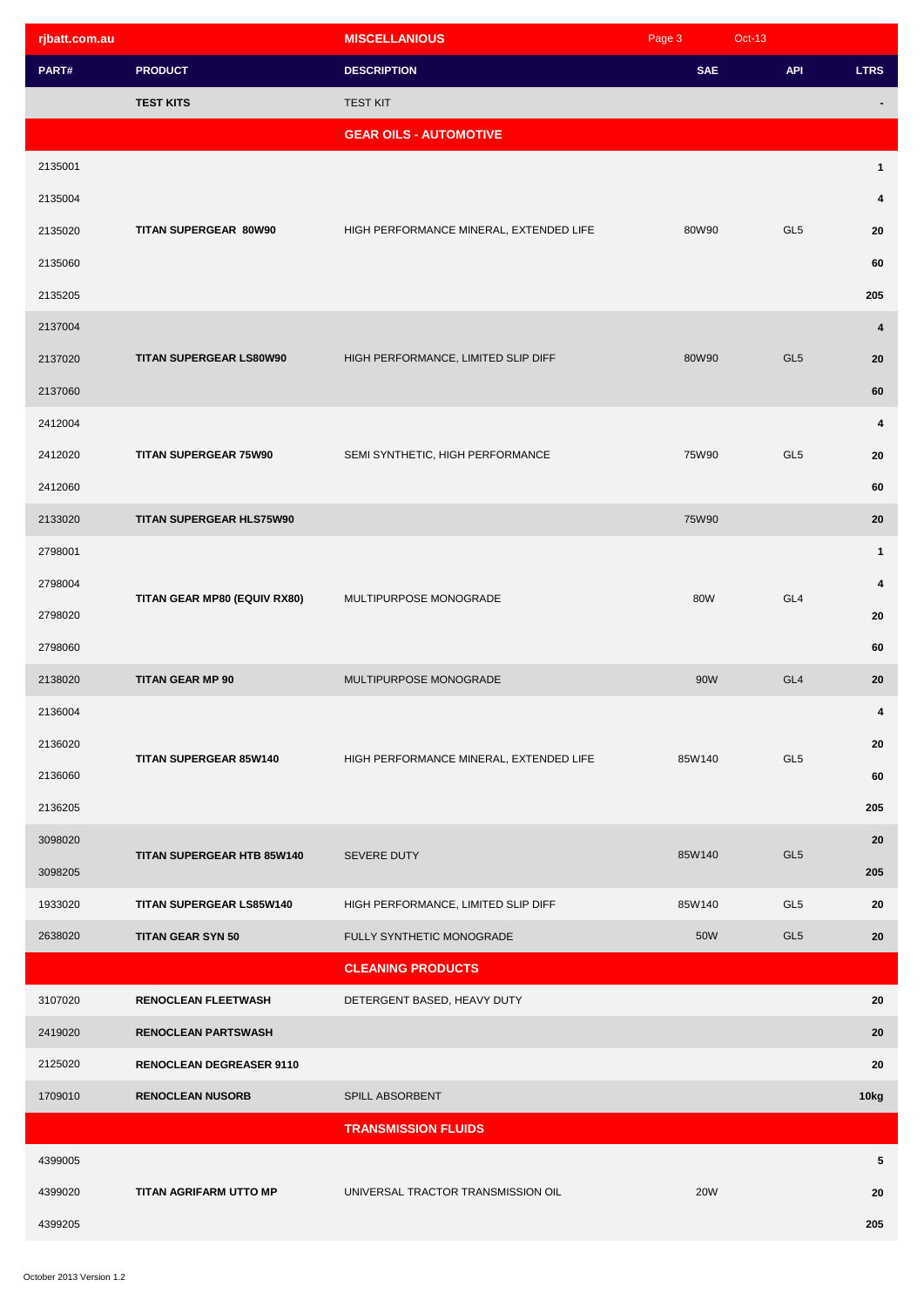| rjbatt.com.au |                              | <b>TRANSMISSION FLUIDS (Cont)</b>                              | Page 4      | $Oct-13$   |                         |
|---------------|------------------------------|----------------------------------------------------------------|-------------|------------|-------------------------|
| PART#         | <b>PRODUCT</b>               | <b>DESCRIPTION</b>                                             | <b>SAE</b>  | <b>API</b> | <b>LTRS</b>             |
| 2145020       |                              |                                                                |             |            | 20                      |
| 2145205       | TITAN UTTO TO-4 SAE10        | <b>HYDROSTATIC DRIVE</b>                                       | <b>10W</b>  |            | 205                     |
| 2157020       |                              | HEAVY DUTY TRANSMISSION & FINAL DRIVE                          | 30W         |            | 20                      |
| 2157205       | TITAN UTTO TO-4 SAE30        |                                                                |             |            | 205                     |
| 2158020       | TITAN UTTO TO-4 SAE50        |                                                                |             |            | 20                      |
| 2158205       |                              | HEAVY DUTY TRANSMISSION & FINAL DRIVE                          | 50W         |            | 205                     |
| 2572020       | TITAN UTTO TO-4 SAE60        | HEAVY DUTY TRANSMISSION & FINAL DRIVE                          |             |            | 20                      |
| 2572205       |                              |                                                                | 60W         |            | 205                     |
| 4072004       | TITAN ATF 4134               |                                                                |             |            | 4                       |
| 4072020       |                              | ULTRA HIGH PERFORMANCE - MERCEDES BENZ                         |             |            | 20                      |
| 2121001       |                              |                                                                |             |            | $\mathbf{1}$            |
| 2121004       |                              |                                                                |             |            | $\overline{\mathbf{4}}$ |
| 2121020       | TITAN ATF D3 (equiv ATF4000) | MULTIFUNCTION - DEXRON III SPEC                                | <b>10W</b>  |            | 20                      |
| 2121060       |                              |                                                                |             |            | 60                      |
| 2121205       |                              |                                                                |             |            | 205                     |
| 3970004       |                              |                                                                | <b>10W</b>  |            | $\overline{\mathbf{4}}$ |
| 3970020       |                              | ULTRA HIGH PERFORMANCE - JAPANESE & LIGHT<br><b>COMMERCIAL</b> |             |            | 20                      |
| 3970060       | TITAN ATF 4400 (Equiv 95LE)  |                                                                |             |            | 60                      |
| 3970205       |                              |                                                                |             |            | 205                     |
| 3874004       | TITAN ATF 6000               | DEXRON VI - DOWNWARDS COMPATIBLE                               |             |            | 4                       |
| 3874020       |                              |                                                                |             |            | 20                      |
| 3875020       | <b>TITAN ATF CVT</b>         | CONSTANT VARIABLE TRANSMISSION                                 |             |            | 20                      |
| 4244004       | TITAN ATF 5005               | EUROPEAN & ALLISON TRANSMISSION APPROVAL                       |             |            | 4                       |
|               |                              | <b>OUTDOOR POWER EQUIPMENT</b>                                 |             |            |                         |
| 4371001       |                              |                                                                |             |            | $\mathbf{1}$            |
| 4371005       | <b>TITAN 2T S</b>            | <b>GENERAL &amp; GARDEN 2 STROKE</b>                           |             |            | $5\phantom{.0}$         |
| 4371020       |                              |                                                                |             |            | 20                      |
| 4369001       |                              |                                                                |             |            | $\mathbf{1}$            |
| 4369005       | <b>TITAN MARINE TC-W3</b>    | MARINE SPECIFIC 2 STROKE                                       |             |            | 5                       |
| 4369020       |                              |                                                                |             |            | 20                      |
| 3277001       |                              |                                                                | <b>220W</b> |            | $\mathbf{1}$            |
| 3277005       |                              |                                                                |             |            | $5\phantom{.0}$         |
| 3277020       | <b>CHAIN &amp; BAR OIL</b>   | MULTI PURPOSE CHAIN SAW BAR LUBRICANT                          |             |            | 20                      |
| 3277205       |                              |                                                                |             |            | 205                     |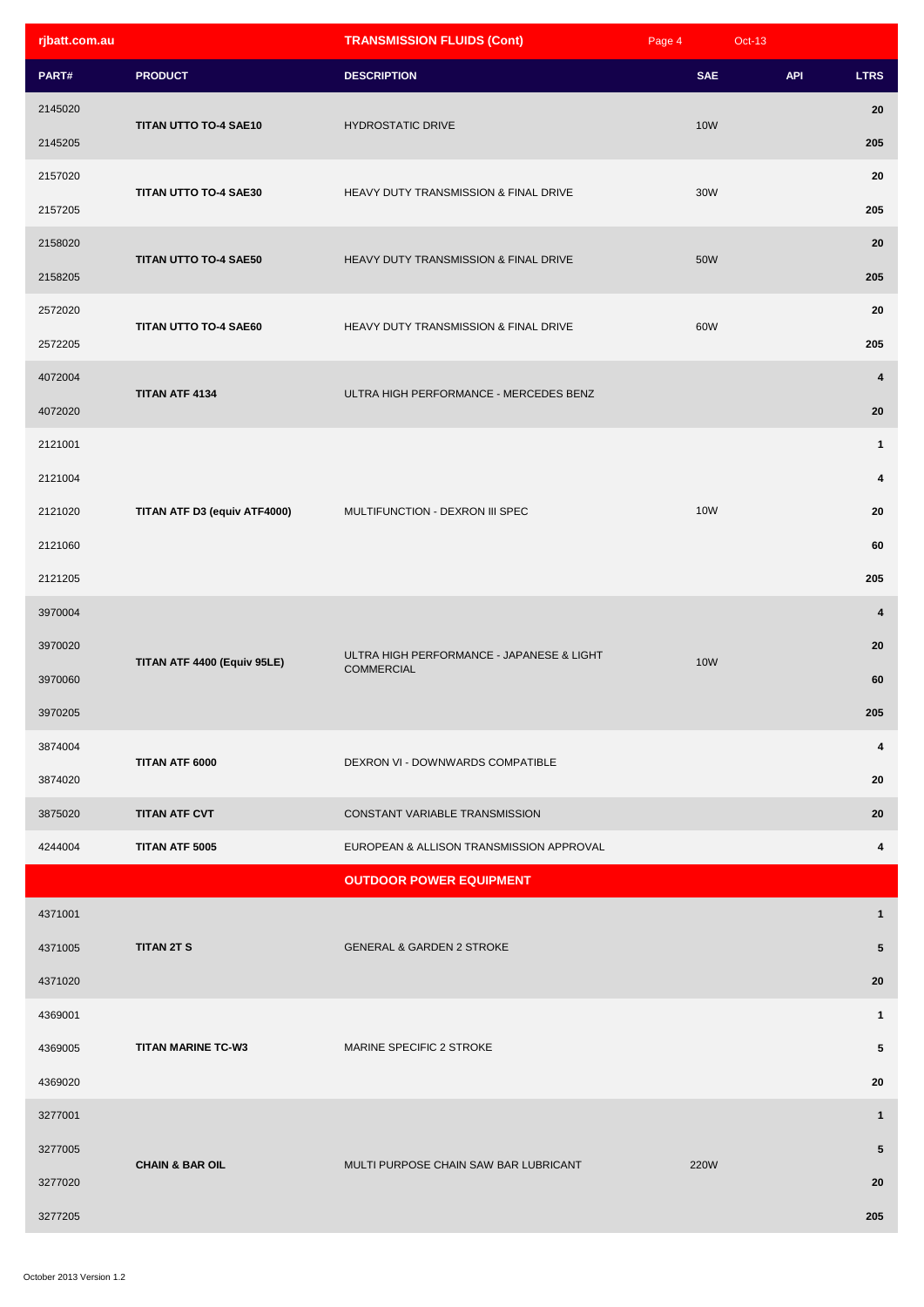| rjbatt.com.au |                                    | <b>COOLANT</b>                       | Page 5     | <b>Oct-13</b> |             |
|---------------|------------------------------------|--------------------------------------|------------|---------------|-------------|
| PART#         | <b>PRODUCT</b>                     | <b>DESCRIPTION</b>                   | <b>SAE</b> | <b>API</b>    | <b>LTRS</b> |
| 4342005       |                                    |                                      |            |               | 5           |
| 4342020       | <b>MAINTAIN FRICOFIN XT CON</b>    | LOW SILICANT, PHOSPHATE & AMINE FREE |            |               | 20          |
| 4342205       |                                    |                                      |            |               | 205         |
| 4343020       |                                    |                                      |            |               | 20          |
| 4343205       | <b>MAINTAIN FRICOFIN XT PREMIX</b> | READY TO USE                         |            |               | 205         |
| 4340020       |                                    |                                      |            |               | 20          |
| 4340205       | <b>MAINTAIN FRICOFIN HDD CON</b>   | HEAVY DUTY DIESEL COOLANT            |            |               | 205         |
| 4341020       |                                    |                                      |            |               | 20          |
| 4341205       | <b>MAINTAINFRICOFIN HDD PREMIX</b> | READY TO USE                         |            |               | 205         |
|               |                                    | <b>HYDRAULIC OILS</b>                |            |               |             |
| 4028200       | UniLube 68                         | <b>GENERAL USE</b>                   | 68W        |               | 200         |
| 4027200       | UniLube 46                         | <b>GENERAL USE</b>                   | 46W        |               | 200         |
| 1666020       |                                    |                                      |            |               | 20          |
| 1666205       | <b>RENOLIN B PLUS 32</b>           | PREMIUM HYDRAULIC OIL                | 32W        |               | 205         |
| 1667020       |                                    | PREMIUM HYDRAULIC OIL                | 46W        |               | 20          |
| 1667205       | <b>RENOLIN B PLUS 46</b>           |                                      |            |               | 205         |
| 1668020       |                                    | PREMIUM HYDRAULIC OIL                |            |               | 20          |
| 1668205       | <b>RENOLIN B PLUS 68</b>           |                                      | 68W        |               | 205         |
| 1695020       |                                    | HIGH VISCOSCITY INDEX                | 32W        |               | 20          |
| 1695205       | <b>RENOLIN B HVI PLUS 32</b>       |                                      |            |               | 205         |
| 1696020       |                                    |                                      | 46W        |               | 20          |
| 1696205       | <b>RENOLIN B HVI PLUS 46</b>       | HIGH VISCOSCITY INDEX                |            |               | 205         |
| 1697005       |                                    |                                      |            |               | 5           |
| 1697020       | <b>RENOLIN B HVI PLUS 68</b>       |                                      |            |               | 20          |
| 1697205       |                                    | <b>HIGH VISCOSCITY INDEX</b>         | 68W        |               | 205         |
| 16971000      |                                    |                                      |            |               | 1000        |
| 2508020       |                                    |                                      |            |               | 20          |
| 2508205       | <b>RENOLIN B HVI 100</b>           | <b>HIGH VISCOSCITY INDEX</b>         | 100W       |               | 205         |
| 1675020       | <b>RENOLIN ZAF 22</b>              | ZINC & ASH FREE                      | <b>22W</b> |               | 20          |
| 1678020       | <b>RENOLIN ZAF 32</b>              | ZINC & ASH FREE                      | 32W        |               | 20          |
| 1682020       | <b>RENOLIN ZAF 46</b>              | ZINC & ASH FREE                      | 46W        |               | 20          |
| 1688020       | <b>RENOLIN ZAF 68</b>              | ZINC & ASH FREE                      | 68W        |               | 20          |
| 1671020       |                                    |                                      |            |               | 20          |
| 1671205       | <b>RENOLIN ZAF 100</b>             | ZINC & ASH FREE                      | 100W       |               | 205         |